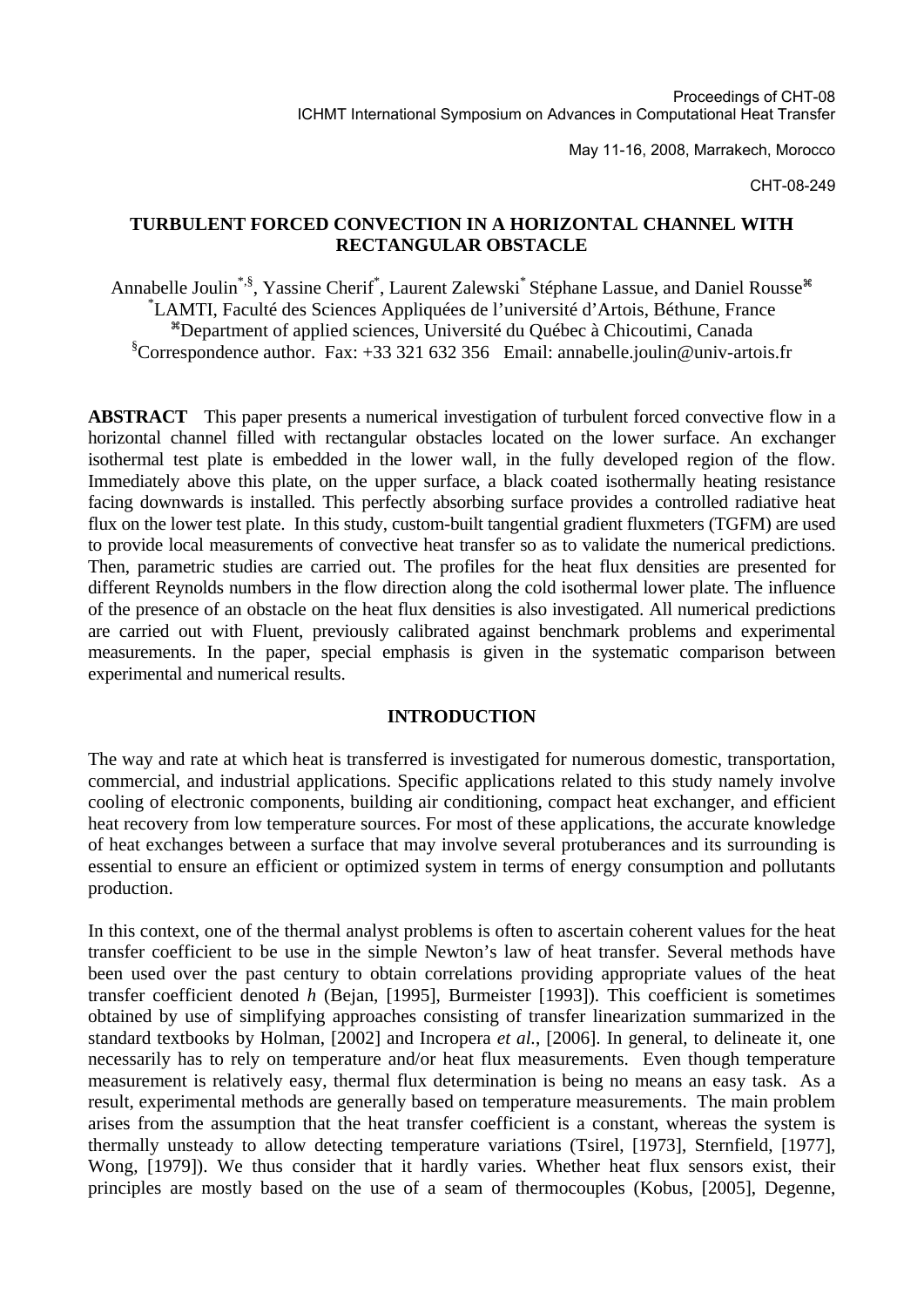[1985]). Using this approach for heat flux determination calls for a rigorous uncertainty analysis as the thickness of the probes (several mm) and their influence (distortion) on measurements can not be neglected. Finally, another method used to determine heat transfer coefficients is to carry out numerical predictions of heat rates.

The first objective of this study aims at determining the spatial heat flux distribution in the flow direction, with and without obstacles, in manner to enable the analyst to propose suitable values of the heat transfer coefficient for several configurations of a tunnel involving obstacles. The research involves two methodological approaches: 3D numerical simulations and parametric studies benchmarked with selected experimental measurements of heat fluxes and temperature.

The numerical investigations were carried out with Fluent, which was first tested against selected force convection flows for which comparable solutions are available in the literature. Then, Fluent predictions were directly confronted to measurements for specific steady-state conditions.

To benchmark the predictions, a rectangular heated wind tunnel is installed in a controlled isothermal room in order to avoid external heat gains or losses. The fluxmeters used in this work are custom-built and designed by the LAMTI researchers Leclercq and Thery [1983]. They are called tangent gradient flux meters (TGFM) because their internal structure generates very small temperatures gradients (on thermoelectric junctions - Copper/Constantan) in the plane of the sensor. This enables the analyst to use a sensor of reduced thickness (a few tenth of mm) therefore lowering the distortion on the measurements (ASTM, [1985]). In this study, TGFM (Lassue, [1989]) are used to measure local convective heat transfer while temperatures are obtained with micro-scale thermocouples (of  $\sim 0.1$  mm diameter) and local velocities are measured by use of hot wire anemometers (Lefebvre, [1986]).

# **PHYSICAL PROBLEM AND EXPERIMENTAL SETUP**

The rectangular heated wind tunnel used in this study is schematically depicted in Figure 1. This tunnel is located in an isothermal environment in order to prevent any heat transfer from external disturbances. The velocity at the channel's inlet (left in Fig,1) is made uniform by means of a



Figure 1a: Geometry of the channel (2D projection)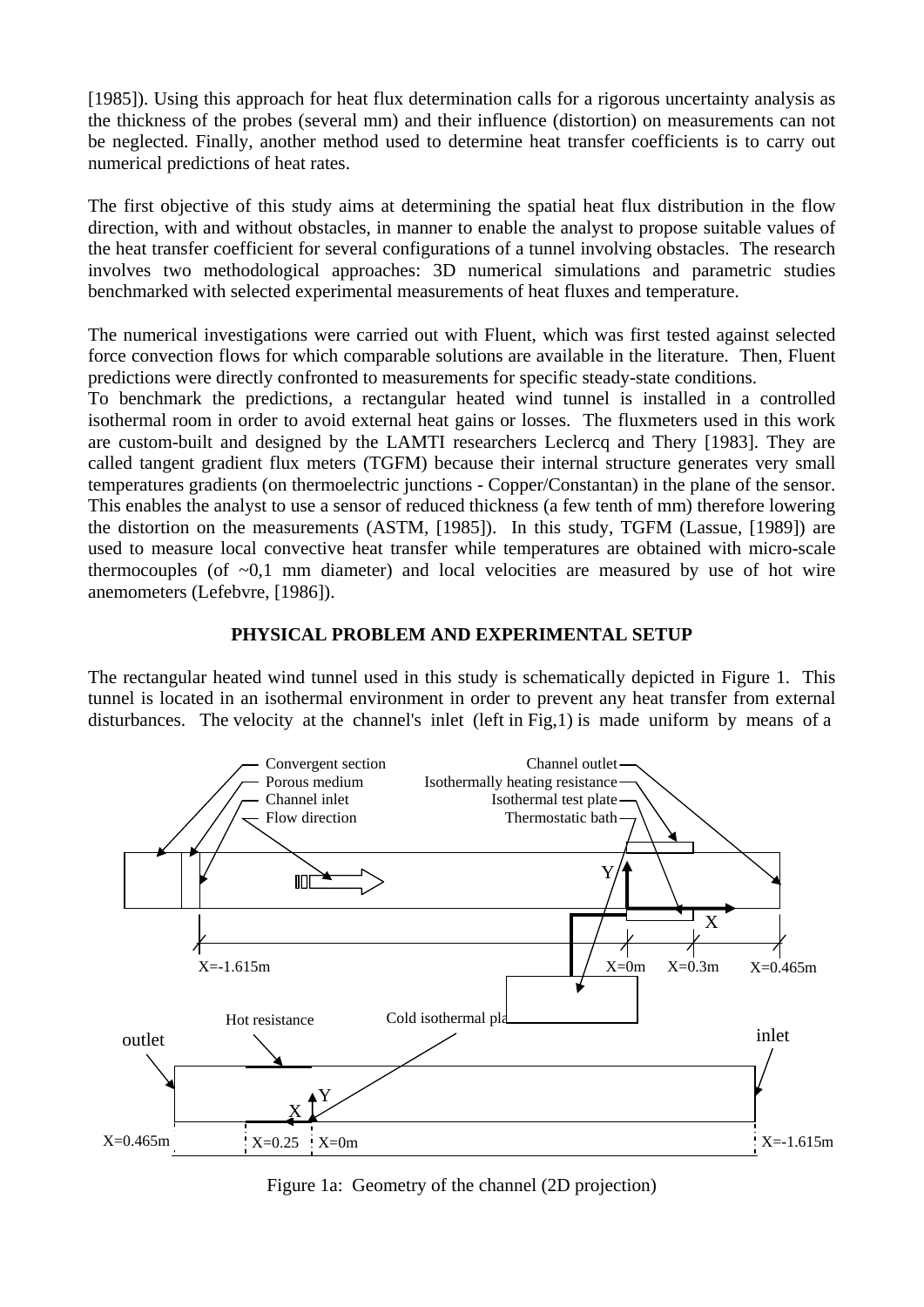convergent section and a layer of porous medium installed behind a perforated wire netting. The channel testing length is 2,08 m, the rectangular cross-section is  $(0,37x0,08 \text{ m}^2)$ , and the air velocity can vary between 0 and 8 m/s.

A heat exchanging plate  $(25x30 \text{ cm}^2)$  is fitted in the lower wall at 1,615 m downstream of the channel inlet in order to set it in a fully developed flow. This plate is an isothermal wall by means of a thermostatic bath regulating temperature to within 0,1°C. To determine the heat flux densities in this channel, ten TGFMs of dimensions (15 cm long and 1 cm wide) and uniformly spaced 1 cm apart, are inserted rigorously flush in the lower plate to avoid flow disturbances (Figure 1b). To ensure a uniform temperature over the whole plate, a thin copper plate is glued on the top of the heat exchanger plate, creating a thin 1 mm plate's thickness. This plate is covered with a coat of black matte paint, absorbing thermal flux radiation by an upper isothermally heating resistance, of (30x30 cm<sup>2</sup>) section, facing downwards. This configuration provides radiation between both plates as well as forced convection. The temperature of the upper hot plate is maintained isothermal and the temperature of the lower cold plate is controlled by a computer and a PID regulator. Twelve thermocouples of T-type pre-calibrated at 0,1K, judiciously located at various sites in the channel, evaluate the wall and air temperatures. The fluxmeters are calibrated at 3%.



Figure 1b: Detail of the isothermal lower wall involving the flux meters

## **NUMERICAL METHOD AND SELECTED DETAILS**

All numerical simulations are carried out with Fluent. The above described apparatus is discretized using the built-in modeller Gambit (within Fluent) which provides the appropriate non-uniform Cartesian grids for the study. The model is designed to allow specific boundary conditions on each surface. The flow is prescribed to be steady, turbulent, and incompressible. The thermo-physical properties are all assumed to be constant.

The set of governing equations can be found in the Fluent guide (Fluent, [2003]) and will not be repeated here as they are well known to the heat transfer community. The governing parameters which appear in this problem are the Reynolds number based on the hydraulic diameter  $(D_h=0,13)$ 

m) of the channel 
$$
Re = U_0 \frac{D_h}{V}
$$
 and the Prandtl number (here 0.71).

The radiative transfer equation is solved using the discrete ordinates (DO) model for a finite number of discrete finite angles (angular discretization S4), each associated with a vector direction.

The fluid is assumed to enter the channel at ambient temperature  $T_0$  and at constant velocity  $U_0$ . All the channel (isothermal) walls are assumed to be at the constant ambient air temperature  $T_0$ , except for the two parts of the domain where the emitting and absorbing plates are located. On these plates, temperature is set to  $T_1$  and  $T_2$ . At the downstream boundary, the pressure is assumed to be equal to the ambient pressure.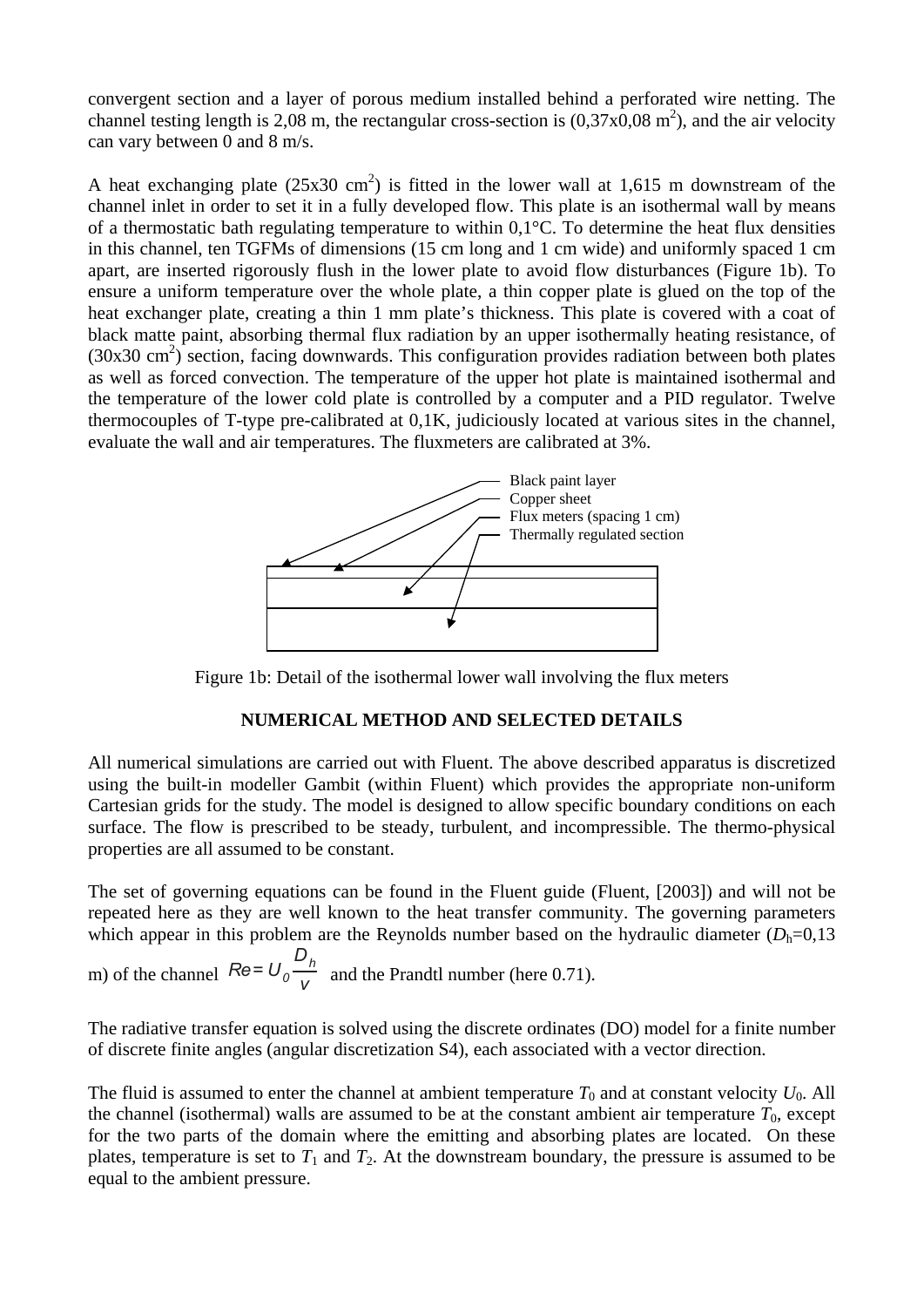The governing equations are discretized following a standard finite volume procedure and the SIMPLE algorithm (Patankar, [1980]) is employed for the velocity-pressure coupling. The momentum, the turbulence kinetic energy, the turbulence dissipation rate, and the energy equations are discretized using a second order upwind scheme. Under-relaxation coefficients were found to be required to control the advancement of the solution field without spurious and undesirable oscillations. A grid refinement around the zone of measurement was proposed to determine the adequacy of the mesh scheme and to ensure that the solutions are grid independent.

Four grid sizes were evaluated as shown in Figure 2, and have been tested to ensure the results are grid independent. In Figure 2, heat fluxes are plotted versus the flow direction over the ten fluxmeters for Re*=*10400*.* The non uniform grids involve respectively 66600, 124714, and 164714 control volumes.



Figure 2: Grid sensitivity test, Re=10400,  $T_0$ =295.7K, cold isothermal plate  $T_1$ =291.6K and hot resistance temperature  $T_2 = 303.5K$ 

As shown in Figure 2, increasing the grid size above 124714 elements does not significantly changes the heat flux prediction over the plate for  $Re = 10400$ . Several other tests were carried out for variable Reynolds number with similar results.

Note that the relative discrepancy between the experimental and the numerical results lies between 1% and 4%.

Standard wall functions have been used throughout the test procedure. These acknowledged functions have been successfully used in numerous industrial applications (Launder and Spalding, [1974]). For a convenient simulation, Fluent requires to set some prescribed conditions; the  $Y^+$  value has to be set between 30 and 300 (Fluent, [2003]), with:

$$
Y = \frac{Y_P \cdot U_r}{V} ,
$$

where  $U_{\tau}$  is the friction velocity, and  $Y_P$  is the distance to the wall.  $Y^+$  is a mesh dependent dimensionless length that quantifies to what degree the wall layer is resolved. For a turbulent flow, *Y*+ has to be set to more than 30. This condition is verified in order to analyze two different turbulence models, the k-ε model with a standard wall function and the RNG k-ε with a standard wall function. Figure 3 presents the  $Y^+$  values over the ten fluxmeters for three Reynolds numbers. It can be observed that the  $Y^+$  values range between 29 and 75. This permits the use of a turbulence model with a standard wall function and furthermore it enables to obtain numerical results at relatively low computational cost.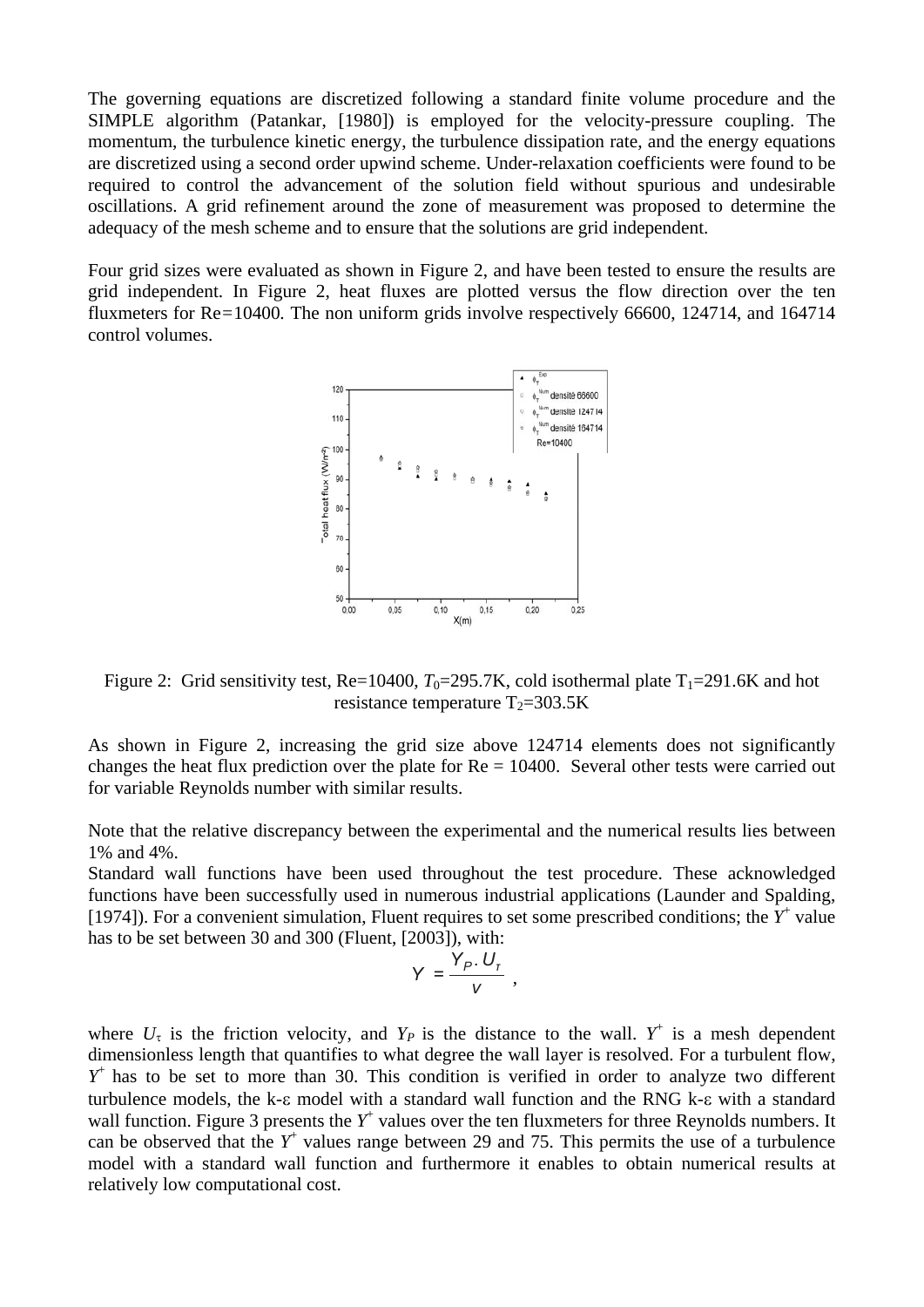

Figure 3.  $Y^+$  values in the flow direction for Re=10400, 16600, and 22800.

After this test pertaining to the appropriateness of the use of a standard wall function, the three dimensional numerical simulations were compared with experimental results in attempts to select the most suitable turbulence model to simulate the flow and the heat transfer in this channel. The RNG k-ε model and the k-ε model are hence used with wall treatment.

Figure 4 presents the results for three different values of Reynolds number and small temperature differences. Air temperature  $T_0$ =295.7 K, cold isothermal plate  $T_1$ =291.6K and hot resistance temperature  $T_2$ =303.5K



Figure 4. Comparison of the total heat flux densities between the k-ε model and the RNG k-ε model for three different Reynolds numbers  $Re_1=10400$ ,  $Re_2=16600$  and  $Re_3=22800$ . Air temperature  $T_0$ =295.7 K, cold isothermal plate  $T_1$ =291.6K and hot resistance temperature  $T_2$ =303.5K

Figure 4 represents the spatial evolution of the heat flux in the flow direction. The comparison of the results provided by the two models of turbulence reveals a coherent numerical prediction with measurements. On the quantitative level, the RNG *k*-ε prediction curves are always below the standard *k*-ε curves which provide predictions closer to the experimental measurements. The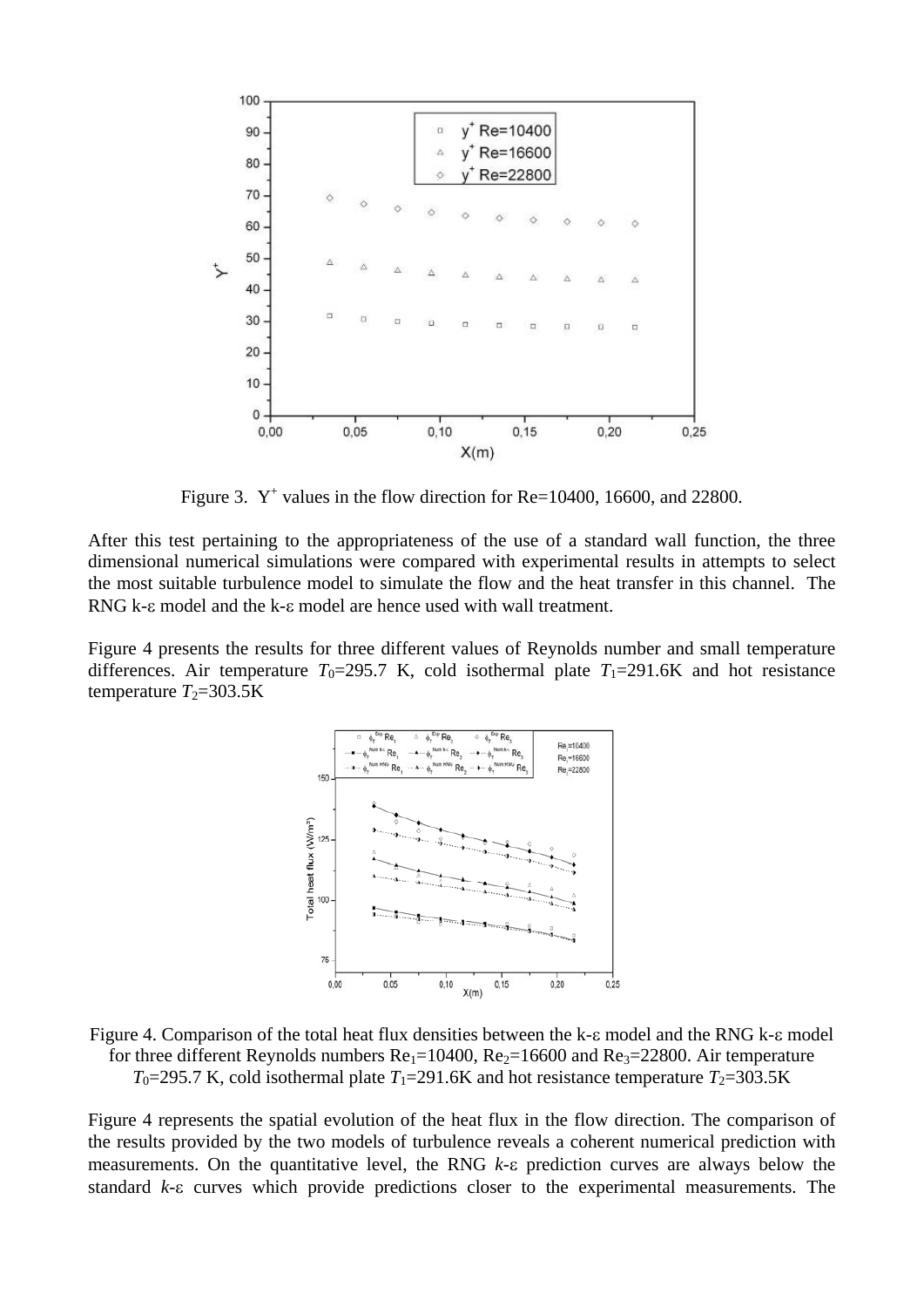maximal relative discrepancy with experimental data is not higher than 5%. Therefore, although the *k*-ε and RNG *k*-ε models provide realistic predictions of the heat flux densities, in the following section, all the results are presented for the *k*-ε model which is found better here.

#### **RESULTS**

**Part 1: Spatial evolution of total heat flux in the flow direction** Figure 5 shows the total heat flux measured by each flux meter and represents its spatial behaviour for several flow velocities. As in the previous experiment, the heat flux value is averaged over the sensor's whole surface (15cmx1cm). Figure 5 indicates a monotonic decrease in the total flux in the flow direction at constant temperature and velocity due to an increase of the thickness of the thermal boundary layer. With a constant temperature difference between the two plates, that is, for a constant impinging radiative flux), the total heat flux increases with velocity. As the next figures will clearly indicate, the convective component of the total heat flux is that which governs the evolution.



Figure 5. Total heat flux density in the flow direction for different Reynolds numbers Re=10400 (dotted line), Re=16600 (dashed line) and Re=22800 (solid line), symbols represent experimental values. Air temperature is  $T_0 = 295.7$  K, cold isothermal plate  $T_1 = 291.6$ K and hot resistance temperature  $T_2 = 303.5K$ 

The convective heat flux variation with respect to the X-axis is presented in figure 6, while the radiative heat flux variations are the subject matter of the results presented in figure 7.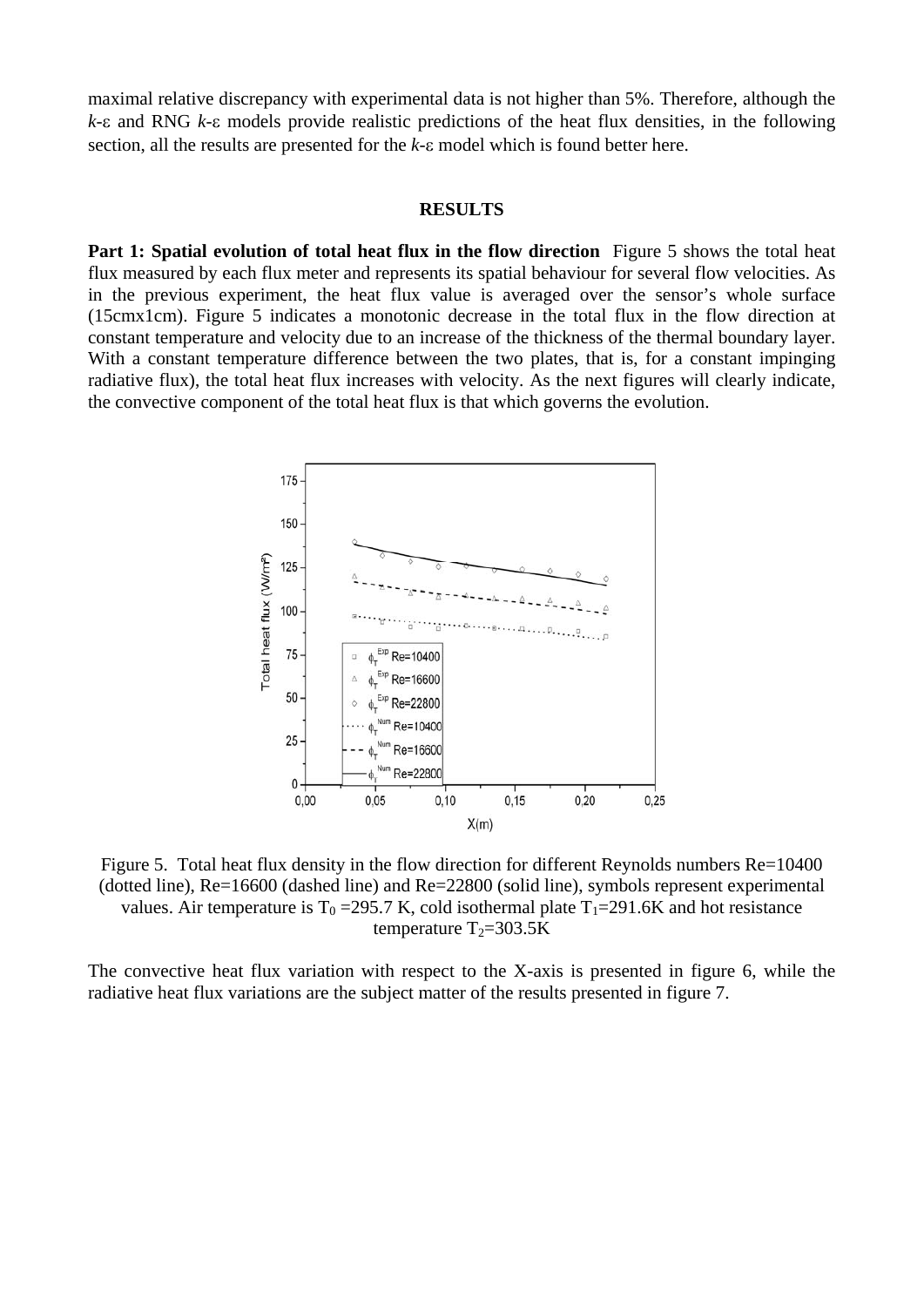

Figure 6. Convective heat flux density in the flow direction for different Reynolds numbers Re=10400 (dotted line), Re=16600 (dashed line) and Re=22800 (solid line), symbols represent experimental values. Air temperature is  $T_0 = 295.7$  K, cold isothermal plate  $T_1 = 291.6$ K and hot resistance temperature  $T_2 = 303.5K$ 

Consequently, there is a direct consequence over the ration of the radiative flux to the total flux. Figure 7 indeed shows that the radiative flux is independent of the flow velocity and symmetric with respect to the centre of the lower plate. Here, the ratio of the radiative flux to the total flux varies between 48 (W/m<sup>2</sup>) on the edges and 52 (W/m<sup>2</sup>) in the centre of the plate.



Figure 7. Radiative heat flux density in the flow direction for different Reynolds numbers Re=10400 (dotted line), Re=16600 (dashed line) and Re=22800 (solid line), symbols represent numerical values. Air temperature is  $T_0 = 295.7$  K, cold isothermal plate  $T_1 = 291.6$ K and hot resistance temperature  $T_2 = 303.5K$ 

Another series of experiment was carried out to observe the evolution of the total flux versus temperature at constant velocity (figure 8). One can notice on figure 8 that heat flux increases with increasing upper plate temperature.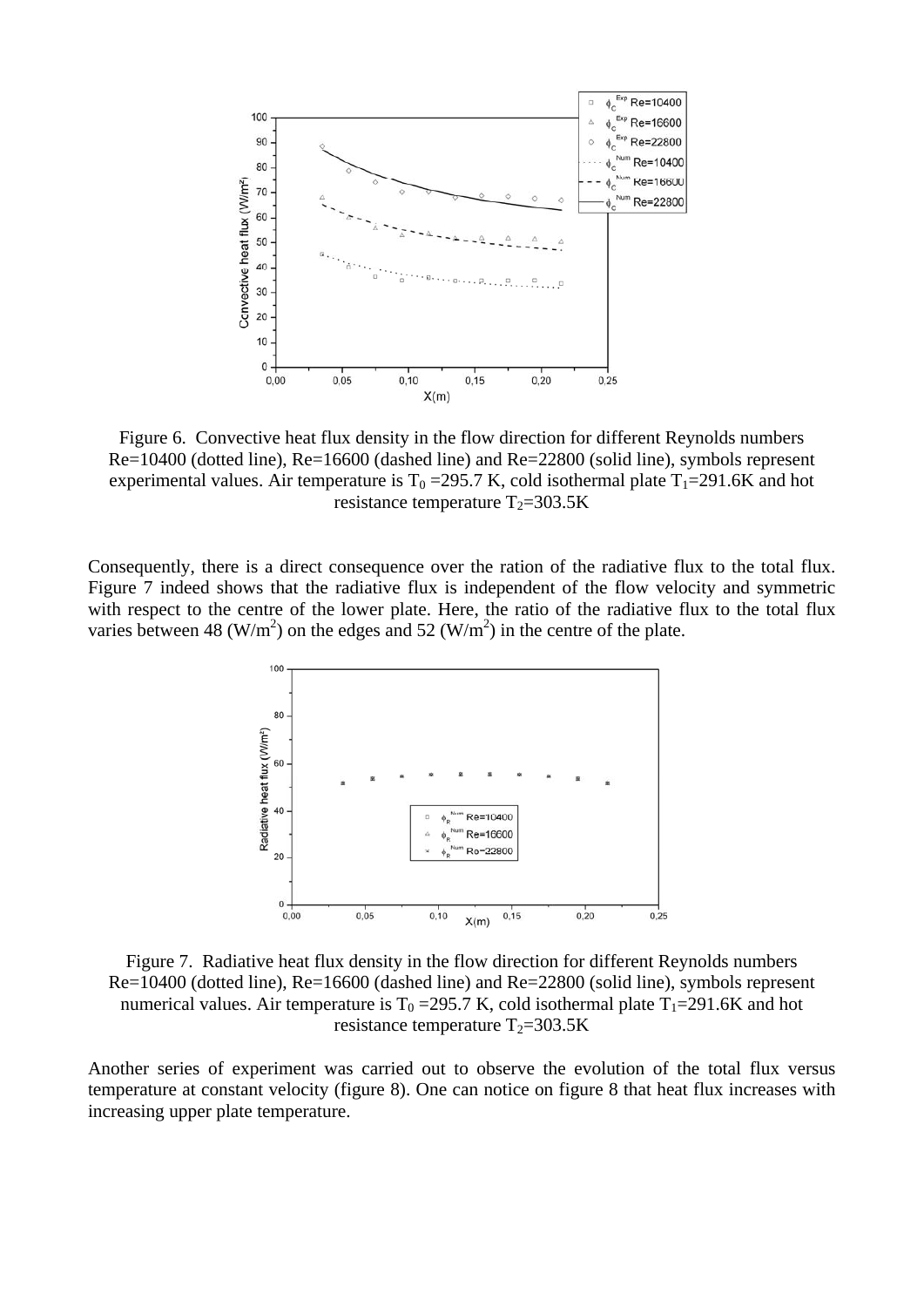

Figure 8. Total heat flux density in the flow direction for different temperature gradients  $\Delta T_1 = 26$  K with  $T_2$ =313K (solid line),  $\Delta T_2$ =16 K with  $T_2$ =303K (dashed line) and  $\Delta T_3$ =11 K with  $T_2$ =298K (dotted line). Reynolds number is constant  $Re = 9800$  and air temperature is  $T_0 = 297$  K, symbols represent experimental values.

Another check is carried out to ensure the validity of the proposed predictions. Both the numerical and the experimental results were compared to the acknowledged Colburn's correlation (figure 9). Figure 9 shows the experimental and numerical local Nusselt number  $Nu_x$  for three different values of the Reynolds number. Results indicate that the solutions proposed herein are in good agreement with those reported by Bejan (1995) who presented the Colburn correlation.



$$
Nu_x\!\!=\!\!0.0296^*Re_x{}^{4/5}*Pr^{1/3}
$$

numbers: Re<sub>1</sub>=10400, Re<sub>2</sub>=16600, and Re<sub>3</sub>=22800.

Part 2: Increase in heat transfer in the presence of an obstacle The next experiments were concerned with the evolution of the total heat flux density in the presence of an obstacle (37 cm wide x 2 cm high x 2 cm thick) placed transversely (aligned with the Z-axis) on the lower isothermal plate (Figure 1). The purpose of this series of measurements is to quantify the heat transfer increase due to the presence of an obstacle. However, the paper does not discuss the effect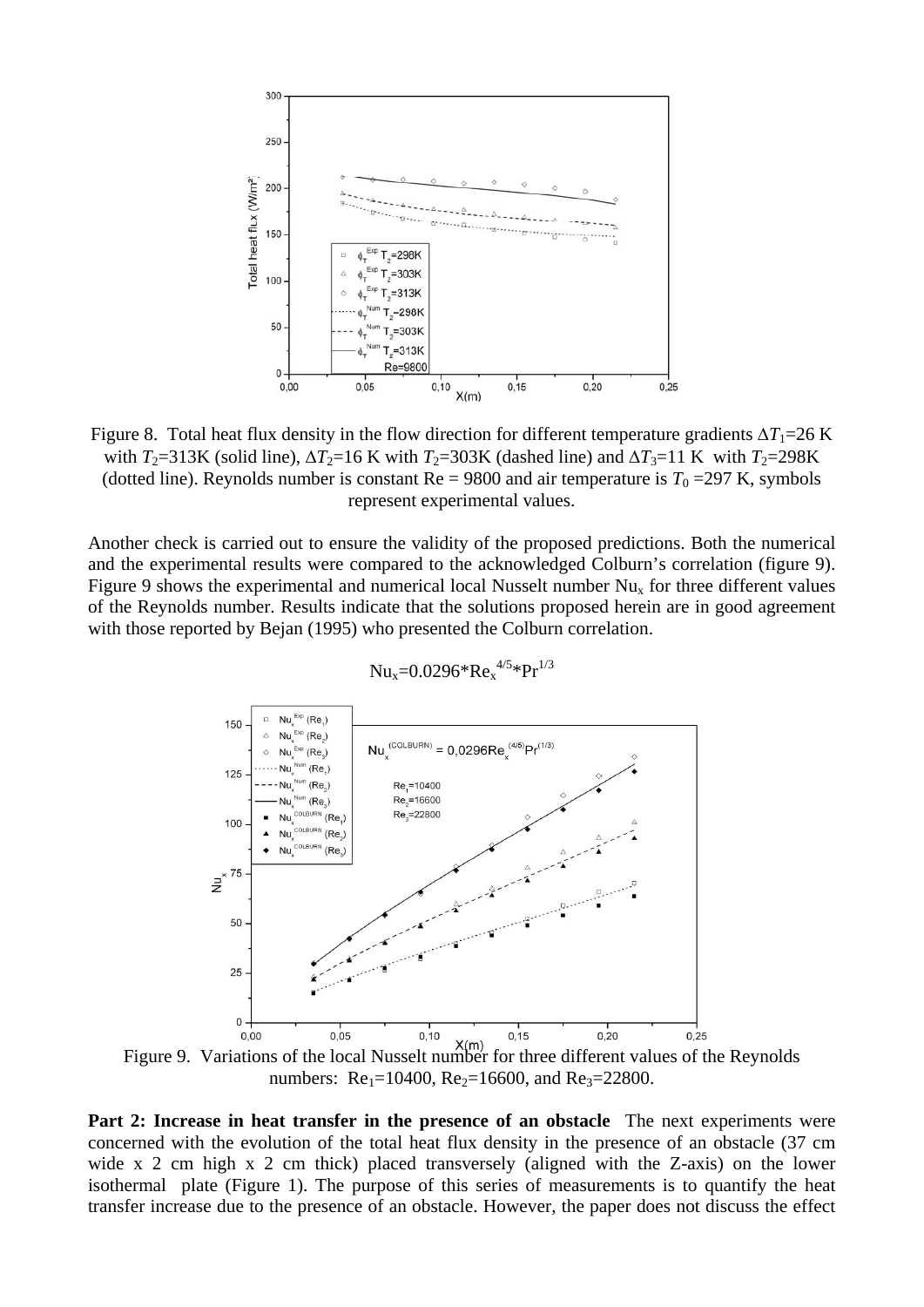of the obstacle's geometry (cross section) on the heat transfer rates to avoids making it overly lengthy.

Solution independence with grid refinement (both angular and directional) was verified. The number of control volumes used in this section is 141054 while an S4 angular discretization was used. Numerical simulation involving the *k*-ε model were obtained and the results are presented in figures 10 and 11 along with corresponding experimental results.



Figure 10. Total heat flux in the flow direction for different Reynolds numbers behind the solid body Re=16500 (dotted line), Re=27000 (dashed line) et Re=33400 (solid line), symbols represent experimental values. Air temperature is  $T_0 = 296$  K and temperature, cold isothermal plate  $T_1$ =287.7K and hot resistance temperature  $T_2$ =301.1K.



Figure 11. Total heat flux in the flow direction for different gradient temperature behind the solid body Δ*T*=12 K (dotted line), Δ*T*=28 K (dashed line) et Δ*T*=42 K (solid line). Reynolds number is Re=24100, symbols represent experimental values. Air temperature is  $T_0$  =296 K.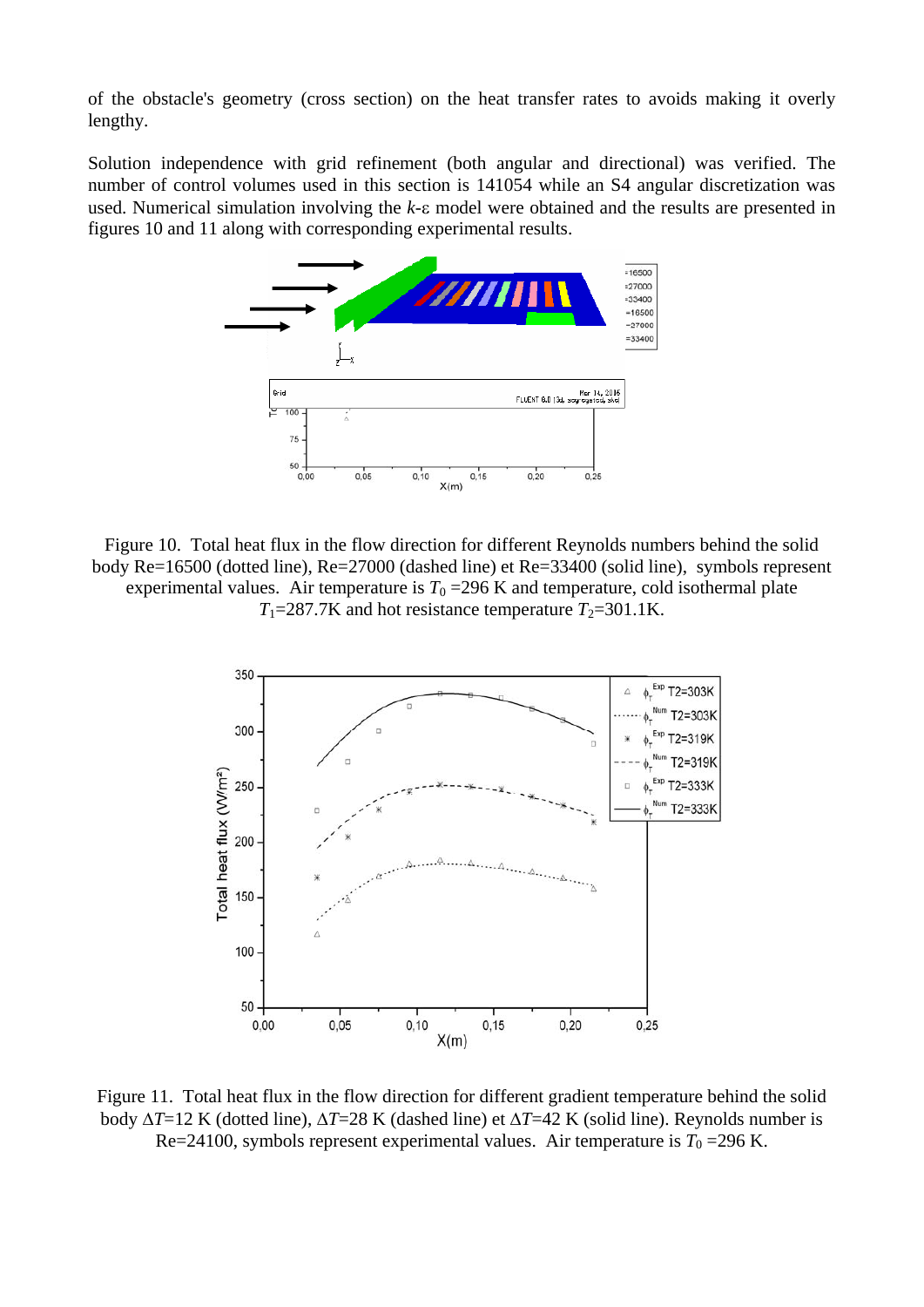The separation zone, in the immediate vicinity of the obstacle, is an area of minimum heat transfer, while the reattachment zone, located further downstream, constitutes a more important heat transfer area. Heat transfer is expected to increase in the region where the viscous sublayer develops. Figure 10 clearly reflects the above-discussed physics. The obstacle's wake is shown to cause a turbulent motion in the flow, thus improving overall convective heat transfer. Therefore, this work is of interest for the study of heat transfer and opens a perspective for the development of our present study.

Figure 11 presents an increase in heat transfer versus temperature. After the fifth fluxmeter, the exchanged heat takes its maximal value, and then decreases until the exit of the channel's plate. The relative variation between numerical and experimental results is less than 6%. Figure 11 emphasises the influence of the radiation in this area. When the resistance's temperature increases, a gap is created in the separation zone between experimental and numerical results with a maximum of 13%.

In the ultimate experiment presented here, the location of the obstacle is modified in order to highlight the flow recirculation effects on heat transfer. The width of the obstacle is decreased to 1cm so as to fit it between the fourth and the fifth fluxmeter (at  $X = 0.08$  m). As in the previous experiments, the test zone is submitted to forced convection as well as radiation. Experimental and numerical results are plotted in figure 12. There is an important change in thermal exchanges upstream of the obstacle (maximal value right at the fourth fluxmeter). A large and abrupt decrease of the overall heat flux is shown as soon as the flow passes over the edge of the obstacle. The thermal flux then rises until the exit of the plate, location of the second recirculating zone with negative velocities.



Figure 12. Total heat flux density in the flow direction behind the solid body located between the fourth and the fifth heat flux sensor. Cold isothermal plate  $T_1=287.7K$ , hot resistance temperature  $T_2$ =303.1K and air temperature  $T_0$ =296K. Reynolds number is Re=9670, symbol represents experimental values. Two different meshes are used, dotted line is for 130000 control volumes and

the solid line is for  $11632$  control volumes.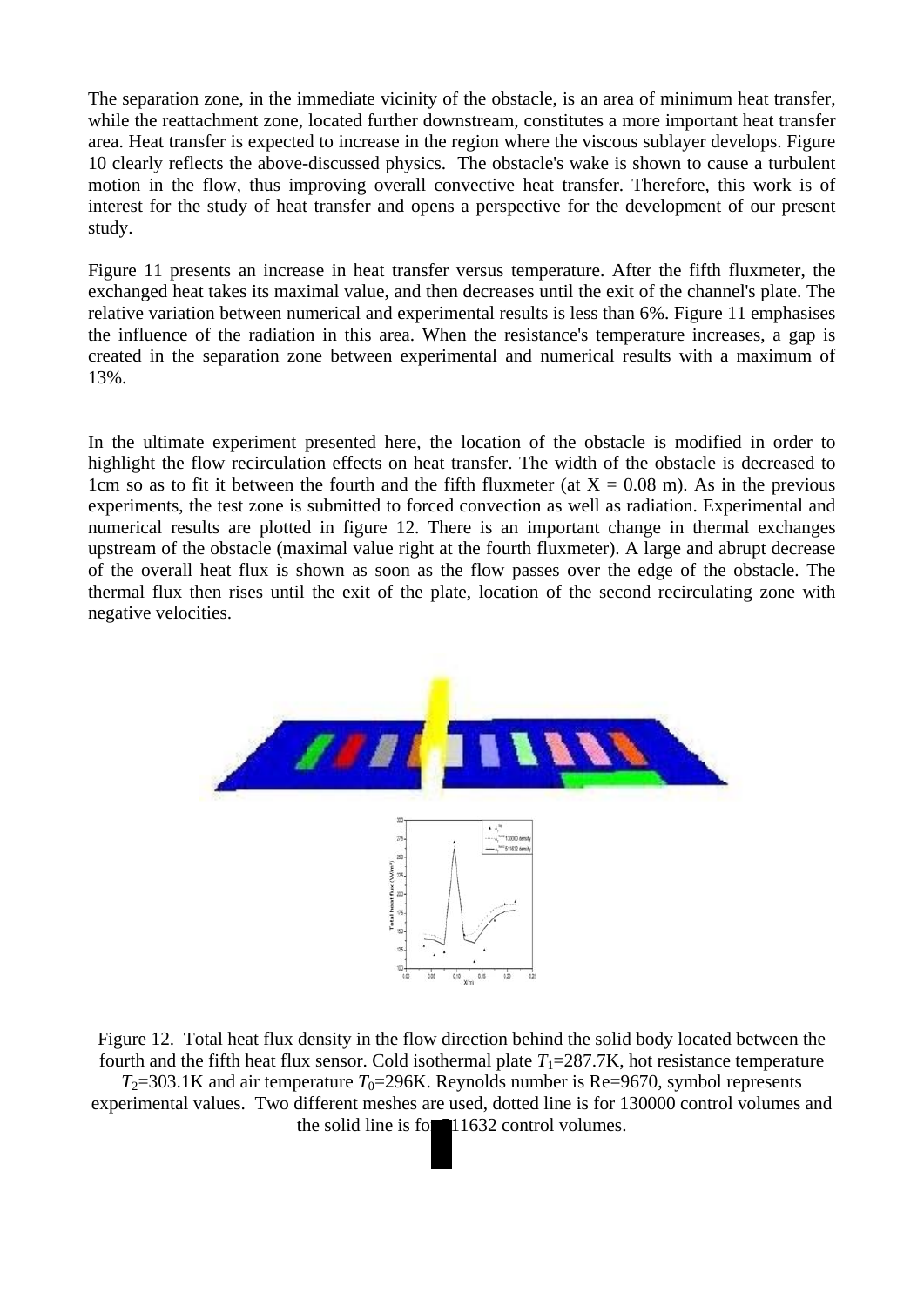The numerical and experimental results show a similar evolution, Nevertheles, one can notice a significant difference between the values predicted and those that were measured. The maximum discrepancies occur near the sixth fluxmeter. This is due to the interaction between negative velocities of some fluid particles which come back to the obstacle, and positive velocities of the turbulent fluid in this area. The highest relative difference found is 18%. Insufficient grid refinement was suspected here and the results are shown for two different grid refinements. Unfortyunately, we were not able to refine the grid further as the capacity of our machines were pushed to their limits. This should now be investigated more thoroughly.

## **CONCLUSION**

In this paper, a numerical investigation of turbulent forced convective flow in a horizontal channel with rectangular obstacles located on the lower wall is carried out Various turbulence models were tested and results were compared with experimental data. The turbulence model which was retained here is the *k-*ε one. In all cases, the resolution scheme is stationary. It is noted that the relative error between the numerical and experimental results, never exceeds 5% except in th case of the obstacle. The last experiment is related to the evolution of the total heat flux in the presence of an obstacle of size (37cm, 2cm, 2cm) placed transversely upstream of a horizontal and isothermal plane plate.

The objective of this disposition was to quantify the increase in the heat transfer due to the obstacle. Passing through the obstacle, the flow separates. The zones of separation are synonymous of minimum heat transfer, while the sticking zones constitute zones with very good transfers. This is due to an important friction at the wall related to this sticking.

The heat transfer continues to increase in the area of development of the viscous sub layer.

The wake after the obstacle causes a swirling movement in the fluid, thus improving the convective heat transfers. The grid used in this part is tightened around the obstacle for the best taken more into account of the dynamic phenomena in the flow. This work is interesting with regard to the increase in heat transfer. Numerical results and experimental data obtained with heat flux sensors are very useful in this way. The influence of the obstacle geometry was not studied but could be the subject of future studies.

#### **REFERENCES**

ASTM Building Applications of Heat Flux Transducers, [1985], *ASTM* STP 885, Ed Bales, Bomberg, Courville.

Bejan, A., [1995], *Convection Heat Transfer*, 2<sup>nd</sup> ed. Wiley.

Burmeister, L.C., [1993], *Convective Heat Transfer*, 2<sup>nd</sup> ed. Wiley.

Degenne, M., Klarsfeld S., [1985], *Building Applications of heat Flux Transducers*, ASTM STP 885, E BALES, M. BOMBERG AND G.E. COURVILLE, Ed. American Society for Testing and Material, Philadelphia, 163-171.

Fluent 6.2 Documentation, *Fluent Inc*, [2003].

Holman, J.P., [2002], *Heat Transfer*, 9<sup>th</sup> ed., McGraw-Hill.

Incropera, F.P., Dewitt, D.P., Bergman, T., Lavine, A. [2006], *Fundamentals of Heat and Mass Transfer* 6<sup>th</sup> ed., Wiley.